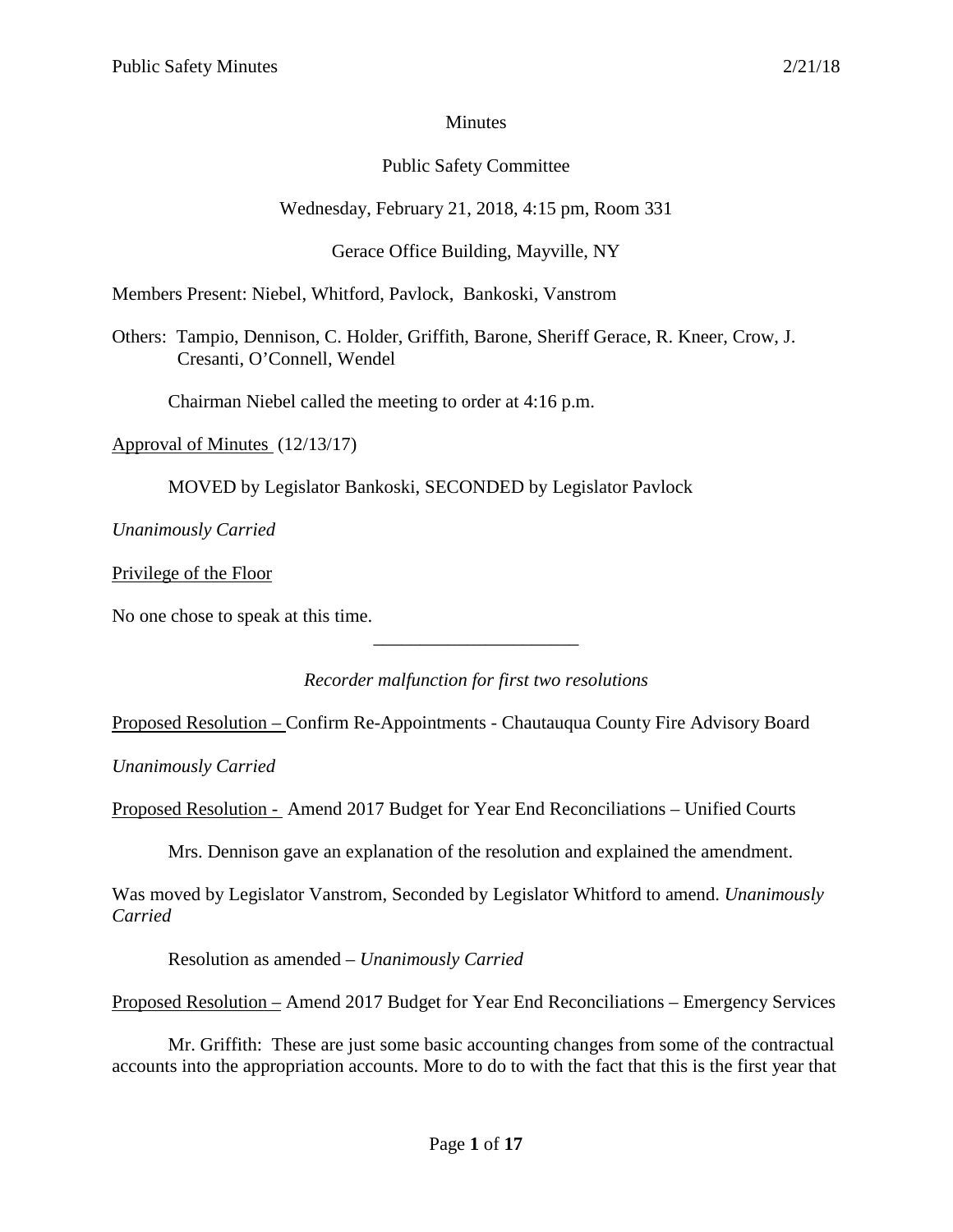we have had this and to get all the accounts in line. There are no monies that have to be added, no monies that have to be changed. It's moving from one appropriation account to the other.

Chairman Niebel: It's all within your department John so it's just moving money increasing one appropriation, decreasing another.

Mr. Griffith: That is correct.

Chairman Niebel: Any questions of John?

## *Unanimously Carried*

*Mr. Griffith then handed out information regarding the Fly Car program.*

Legislator Bankoski: That number is rising.

Mr. Griffith: The number of the calls is rising. The number of the account receivable and the accounts being paid is rising also. So as the system starts to kick in, medical billing is the world's slowest thing in the world. Someone who is in business, I can't believe how long it takes to get medical billing through and processed all the way back through. As you can see the revenue is coming up, the accounts receivable are coming up and the number of calls are coming up too. We did 439 in 5 months and we've done 220 in two months and that is not two full months yet. We have a crisis coming in the County in EMS providers. And really what the problem is, not so much we're good in the daytime but we're not good at night, so we're not good on Sunday's. So, I guess I would like to come back and talk to you another time about maybe some options that we can have to help correct that. We have way too long of time in delays between calls coming in and patient contact. Sometimes as much as 30 to 40 minutes between when the calls called to when someone actually gets there to take care of that person.

Legislator Bankoski: During the evenings at night and Sundays.

Chairman Niebel: John, just to recap for the committee, right now the Fly Cars are in service Monday through Friday, 12 hours a day?

Mr. Griffith: Monday's through Saturday's, 6 AM to 6 PM. As we know, EMS does not stop at 6 PM now. It doesn't take Sunday's off either.

Legislator Pavlock: The *(inaudible)* response time, is it – what particular departments or is it County widespread?

Mr. Griffith: *(Inaudible)* it runs different places in the County at different times. I would not want to single out any one department that has a tremendous deficiency. There are some departments that are better than others but I think for a lot of the departments they all have problems at different times and the number of calls being handled by the departments is phenomenal. We have departments that are volunteer that handle 800, 600, 500 calls per year. That is not counting the City of Jamestown and the City of Dunkirk and the Village of Fredonia.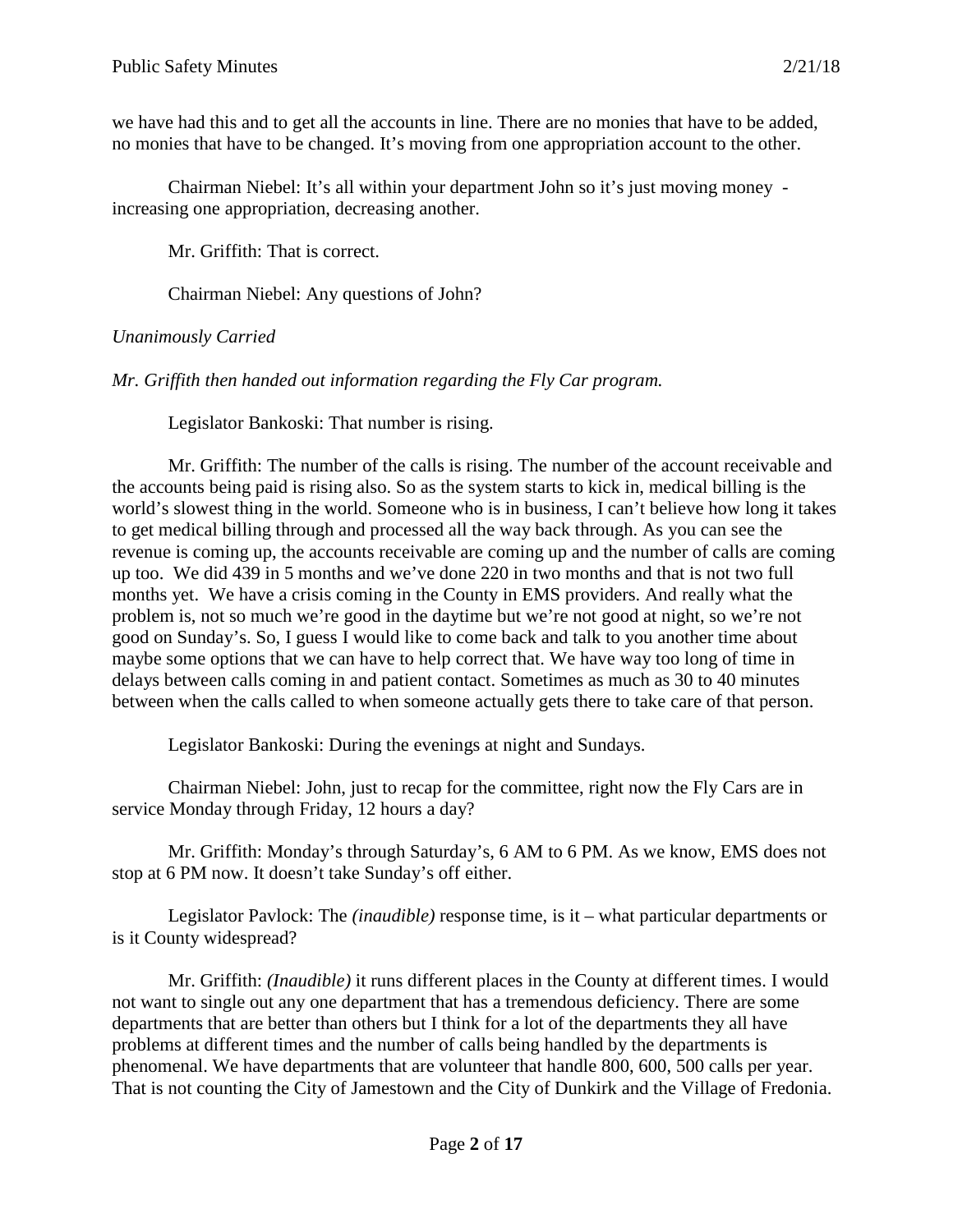I mean, these are volunteer departments, totally volunteer and it's just gotten to be really - the system is somewhat overwhelmed.

Chairman Niebel: John, just recently I think you had a situation where you had to have – you blew out four departments and none of them responded.

Mr. Griffith: The fourth department was responding yes, along with one of our battalion coordinators is an EMT.

Chairman Niebel: That is the problem that we are having.

Mr. Griffith: That is the problem that we're having and it happens at different places in the County. Three departments is not uncommon at all and I mean, the key is, the standard *(inaudible)* first patient contact within a few minutes is possible. Thirty minutes in a County, not as rural as we are, is too long, in my estimation. Imagine if you were on the other end waiting for someone.

Chairman Niebel: O.k., any other questions of John? If not, thank you

Legislature Chairman Wendel: Just to piggy back on what John is saying and to give you a heads up. This is such a situation where we've already met once, John and Alstar, Emergency Services has approached myself and it's a group effort, conserted effort actually, John was one of our leaders, in sitting down and trying to come up solutions and a vision. It's serious. *(Cross talk)* next Tuesday we'll sit down again. Betsy Wright wants to sit in now, the *(inaudible)* have been a big initiative and have given us some great ideas and some great vision in how to move forward but it's a concern. We're looking at it and taking a systematic approach with all the players. So we we are and John approached and he saw this concern that we have and again, understandably so, I think that everybody on the committee feels the same way. When people pick up the phone in Chautauqua County, they should be able to get the service they need. When the buck stops with John in Emergency Services, it's o.k., that's his personal mission so I think we're moving in the right direction but it's a slow process but we are trying to address this so you'll hear from myself or John *(inaudible)..*

Chairman Niebel: P.J. as the former Chairman of this Committee you know more about this issue than I think a lot of us do. One of the things, I mean, this is supposed to be running in neutral and I think we'll discuss this at a later date John because there have been problems. I mean, we didn't get started when we were supposed to. There is a lag in billing but I think at some point, real soon, we're going to have to take a look at the revenues generated by this program as well.

Mr. Griffith: I would be more than happy to sit down with you Mr. Niebel at any time to go through all this, at your convenience. Go through the numbers, how it works, explain how the billing process works.

Chairman Niebel: It will be with the Committee John but sometime in the future. It doesn't have to be next month or even April but some time soon. We do need to sit down and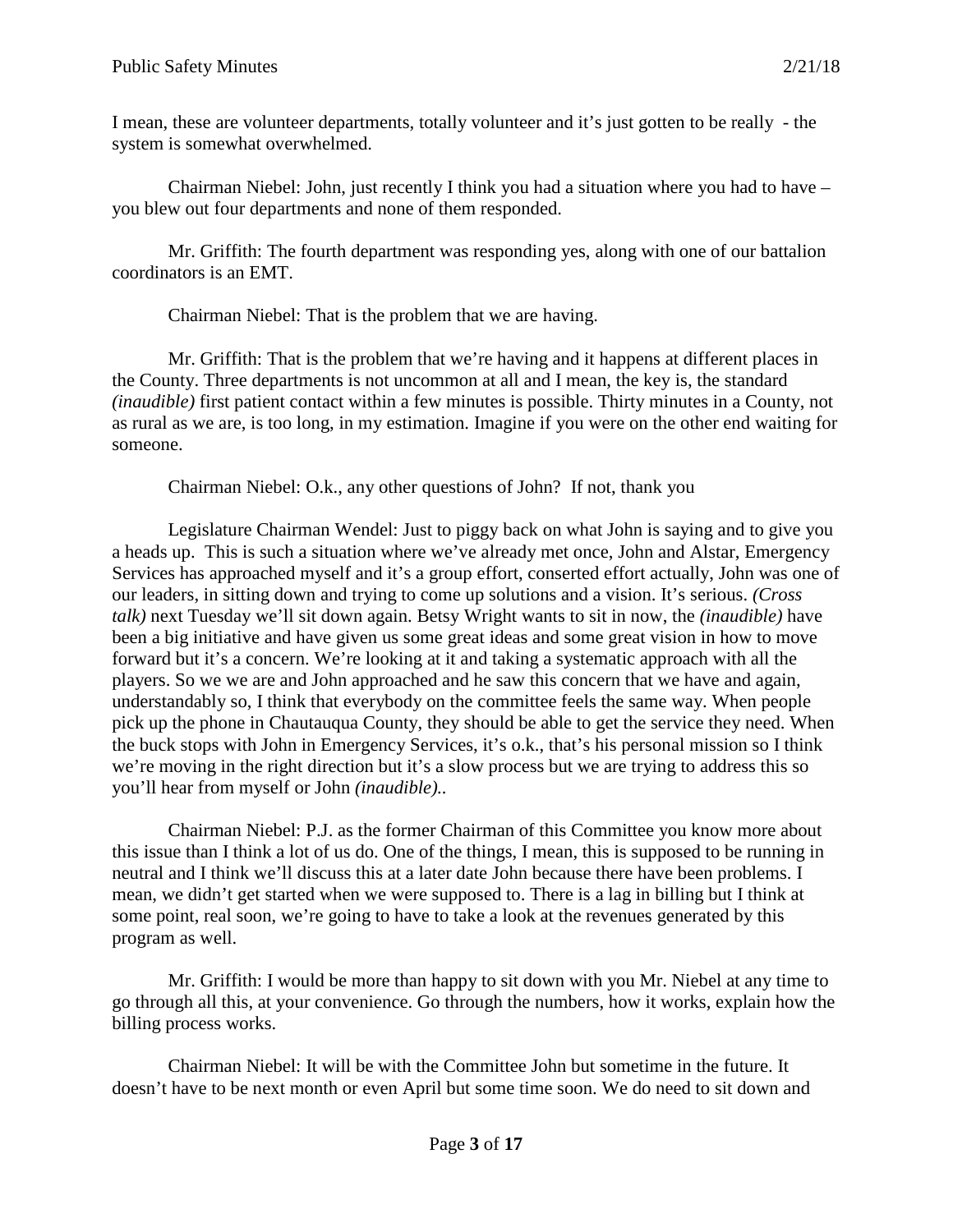look at the revenue side of the program. I totally understand about the emergency services part of the program but it is a very large program. It's a new program. It's about a three quarters of a million dollar program so we are going to have to pay attention to the revenue side as well.

Mr. Griffith: I agree with you. I think that sooner to sit down is better than later.

Chairman Niebel: I agree.

Proposed Resolution – Amend 2017 Budget for Year End Reconciliations – Public Defender

Mr. Barone: The reconciliation for the 2017 budget –

Chairman Niebel: Ned, maybe I can help you a little bit. It looks like it's all within you budget. You are increasing some appropriations, your .4 and your .1 for Aid to Defense, your .8, employee benefits, however you are decreasing your employee benefits, Public Defender, 1170.8, \$11,967, it looks like an offset within your department.

Mr. Barone: That is correct. The contractual costs, those are the operating cost for the office. Just additional expenses that we incurred throughout the year in the office. The .1, personal services was an increase in salary for one of the Assistant Public Defenders in Family Court.

Chairman Niebel: The \$2,601?

Mr. Barone: Yes and the \$22.00 were the benefits associated with that increase in the salary. Then the \$11,967, we took out from the general fund, employee benefits.

Chairman Niebel: Any questions of Mr. Barone?

## *Unanimously Carried*

## Proposed Resolution – Authorize Lease Agreement with Celebration Hall, LLC for Office Space for the Public Defender Office – Family Court Division

Mr. Barone: I know that I have to appear in front of Audit & Control tomorrow morning concerning this lease but just for everyone's information, this is the lease – it goes back. There is some history to this. I'll make it as quick as I can. But, we ran out of space over here in the Clothier Building. For those of you that are not aware how are offices are located on the first floor and we have one section of the first floor toward the end. In any event, we literally ran out of office space. We've got several of the attorneys that are sharing offices. In one case, we have three attorneys in one conference room. I think Mr. Niebel, you've been over to see what we have to deal with.

Chairman Niebel: I have.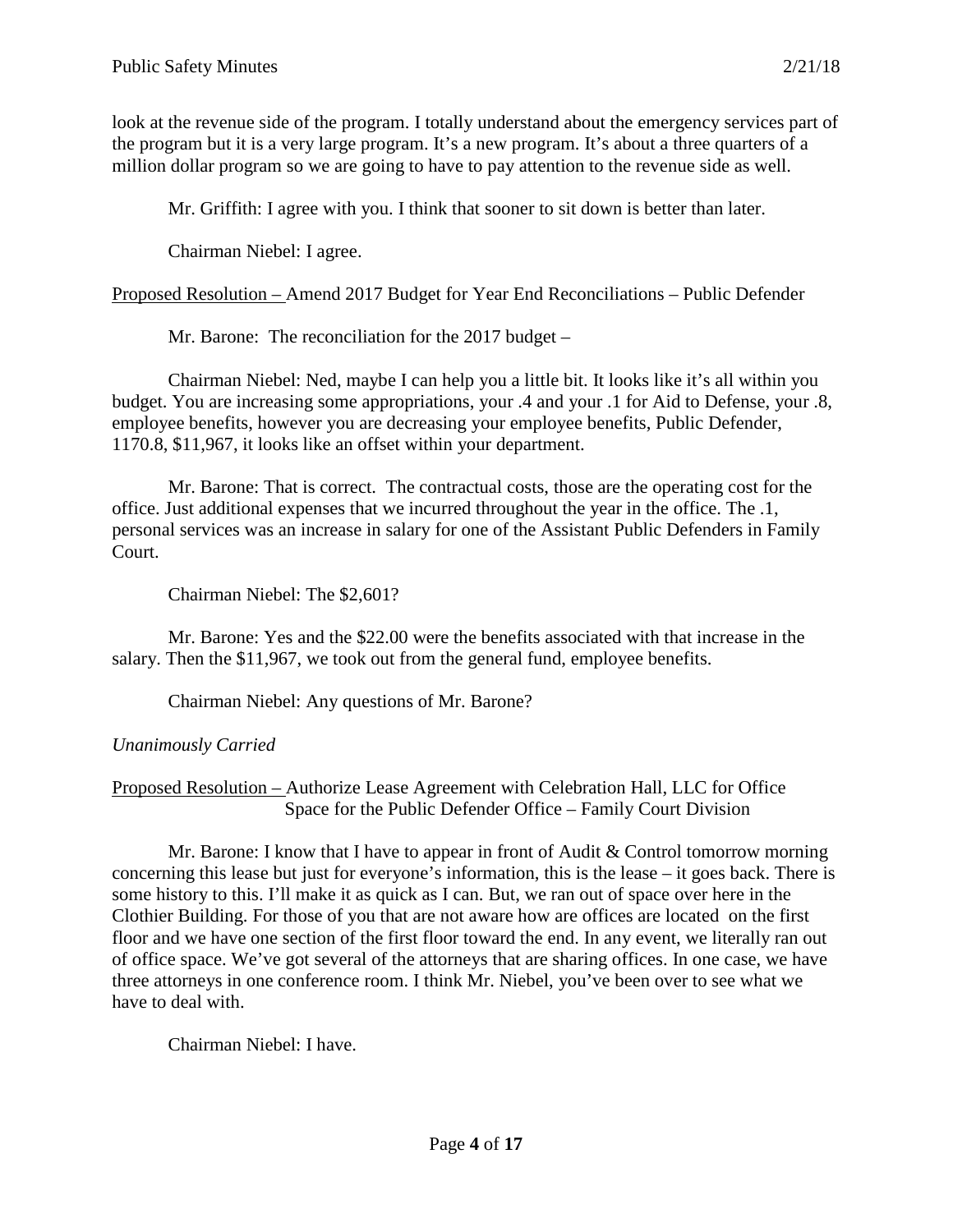Mr. Barone: That's with increasing caseloads and it makes it, quite frankly, very difficult. We're meeting with clients in the hallway over there in order to get some privacy once in a while so it's been a real problem. Again, this has some history but ultimately the decision was made to expand or the additional space that we could use would be the Mental Health section which actually - our doors – we have a connecting door so we literally just walk out of our office, open the door, we're right into Mental Health and that was deemed to be the best move possible with the least amount of cost. There is just going to be some cosmetic changes and that will add 5 additional offices that we'll need in order to accommodate the new attorneys, additional investigative support that we've acquired as well as a new secretary. Again, part of the transition was the fact that as of the beginning of this year we went to all full time assistant Public Defenders. That is something that we have been trying to put together for the last several years but now we've achieved that. Every one of our Assistant Public Defenders is full time. Of course, if they are full time they are not operating a private office or should not have to so we're responsible housing those attorneys and that is why we needed that space. So, in order to get that space from Mental Health, we had to give them our Family Court space up on the hill. So in turn, we worked out a lease agreement with Celebration and actually we're in better position because the new space of Family Court would literally be right outside the front doors for Family Court. You walk outside Family Court, go into the hallway and we're right off to the left. The lease particulars are as indicated in the proposed resolution. We're looking to move in there the  $1<sup>st</sup>$  of March because Mental Health needs to get into our space up there so they can start redoing everything up there. That is kind of long and the short of it.

#### *Unknown statement made*

Mr. Barone: I'm sorry. But it had a little bit of history believe it or not. It hasn't been that simple, believe me. We took a look at so many different things to get this move made and ultimately everything kind of fell into place and we were able to work it out. I met with Mr. Borrello last week and went over a couple of things on the lease and ultimately it will accommodate not only us but Mental Health as well.

Chairman Niebel: I think we have been talking about this move since, well at least all of 2017 and possibly the end of 2016 so I'm glad that it's finally taking place. I think it's a good move for you, moving into Mental Health which is right across the hallway. I think you'll have everybody together, I think you'll have a lot of control over people. I think it is a good move. Thank you for following through on that and getting that done. Folks, this is a five year lease. It's renewal one time for another five years at the option of the County. Any other questions?

#### Legislator Bankoski: It's long overdue.

Mr. Barone: Thank you and I would just like to indicate that Mr. Niebel played a big part in helping us put this together.

Chairman Niebel: I did not, it was Brian Taylor who did all the work.

Mr. Barone: Yeah, but we wouldn't have been able to do it without your help.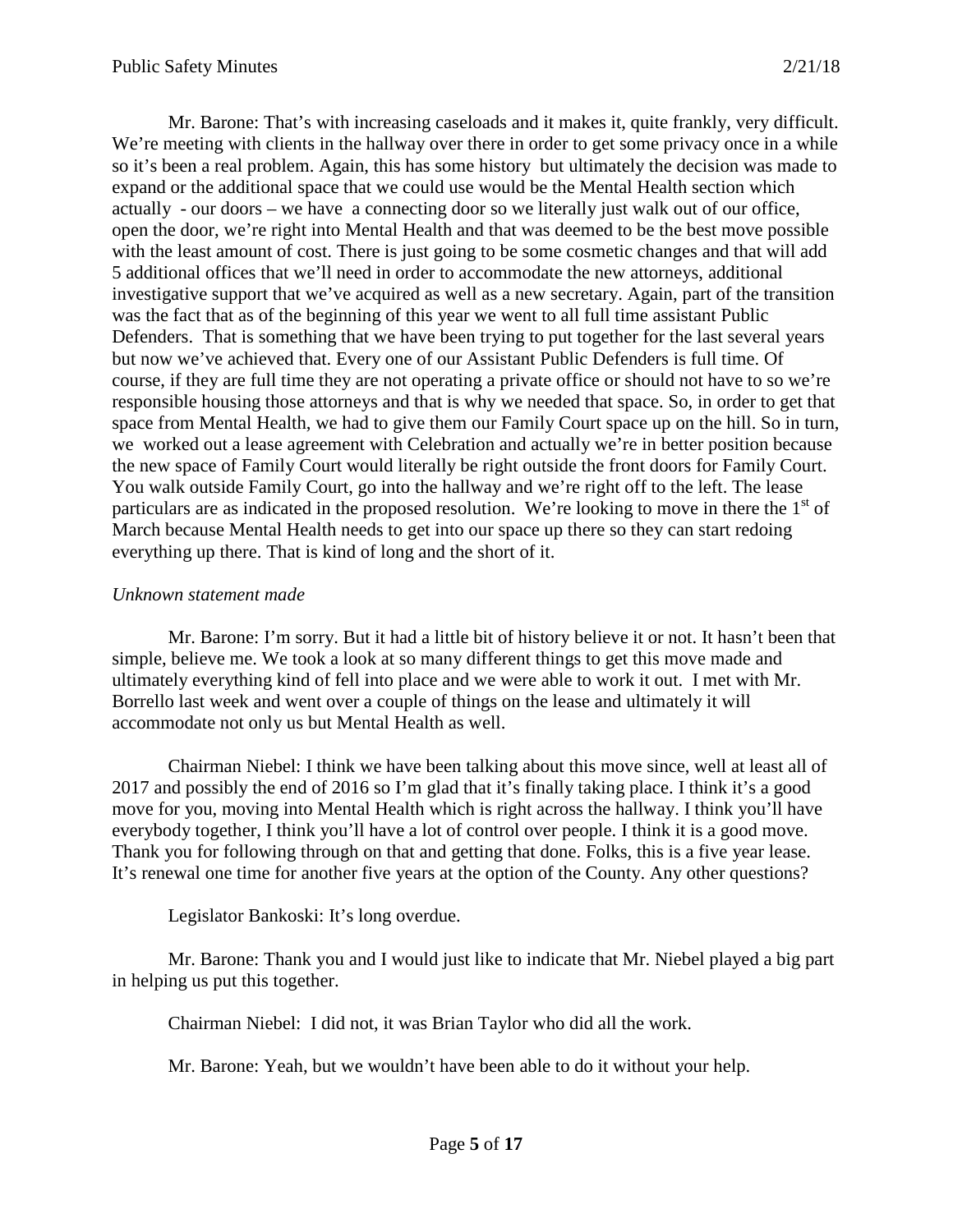Chairman Niebel: Any questions?

## *Unanimously Carried*

Proposed Resolution – Amend 2017 Budget for Year End Reconciliations – District Attorney's Office

Ms. Kneer: I'm the Assistant to the DA. I'm just increasing personal services in my contractual from the employee benefits. We had some personnel changes that we hadn't anticipated. We had some –

Chairman Niebel: Executive Assistant for this or no?

Ms. Kneer: Well, no, not during 2017. We had a promotion that wasn't budgeted for, positions that weren't planned for. It just caused a little shifting here and as far as the contractual, our stenographer fees are somewhat higher because of the addition of an extra day of grand jury.

Chairman Niebel: That's under your .4?

Ms. Kneer: Yes. And we have also accounted for that in the budget for 2018. So that shouldn't be an issue.

Chairman Niebel: So basically you're just taking \$16,476 out of your .1 and .4?

Ms. Kneer: Yes.

Chairman Niebel: You are increasing those and then you are decreasing your .8 to offset.

Ms. Kneer: Correct.

Chairman Niebel: It's all within the department.

Ms. Kneer: All within.

Chairman Niebel: O.k., any questions of Rachel?

*Unanimously Carried*

Proposed Resolution – Amend 2017 Budget for Year End Reconciliations – Office of the **Sheriff** 

Chairman Niebel: Joe, what do we have here? Well, we have a number of accounts that we're increasing and also decreasing appropriations but it looks like for the most part it's all within the department.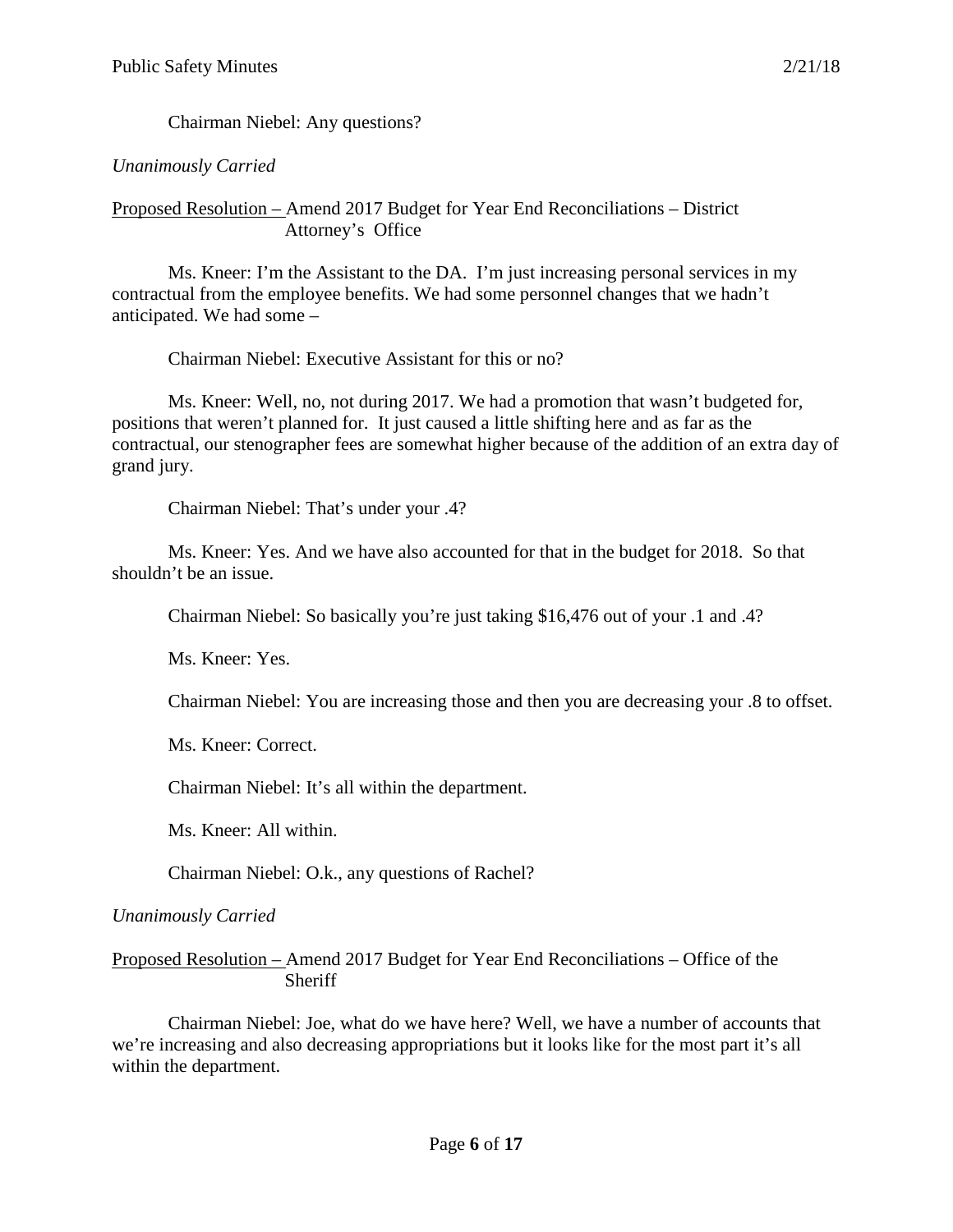Mrs. Dennison: It's not all within the department.

Chairman Niebel: Most of it is.

Mrs. Dennison: Most of it is but Mr. Chairman I would like to offer an amendment to this resolution. Very small changes on this one just due to some rounding errors. So the amendment would be under the Increase Appropriation accounts, all of the individual numbers are correct but the total should end in 034, instead of 033.

Chairman Niebel: Off a dollar. So Kathleen for Increase Appropriation, the bottom line should read, \$1,355,034?

Mrs. Dennison: Yes.

Chairman Niebel: That is for the Increase Appropriations.

Mrs. Dennison: Then under the Decrease Appropriations accounts, the last item, State Training School, again it's different by a dollar. It should be \$878,914.

Chairman Niebel: O.k., and that changes our total.

Mrs. Dennison: And the total ends in 610.

Chairman Niebel: And the Increase Revenue?

Mrs. Dennison: All the numbers are the same.

Chairman Niebel: O.k., is there a motion to amend the proposed resolution.

Legislator Vanstrom: So moved.

Legislator Bankoski: Second.

Chairman Niebel: Any questions on that?

#### *Unanimously Carried – amendment*

Chairman Niebel: Any questions from the Sheriff or the folks here on the resolution itself or as amended?

Mrs. Dennison: The Sheriff asked me to kind of give an overview of the changes so if you agree Mr. Chairman, I can start with that.

Chairman Niebel: Please.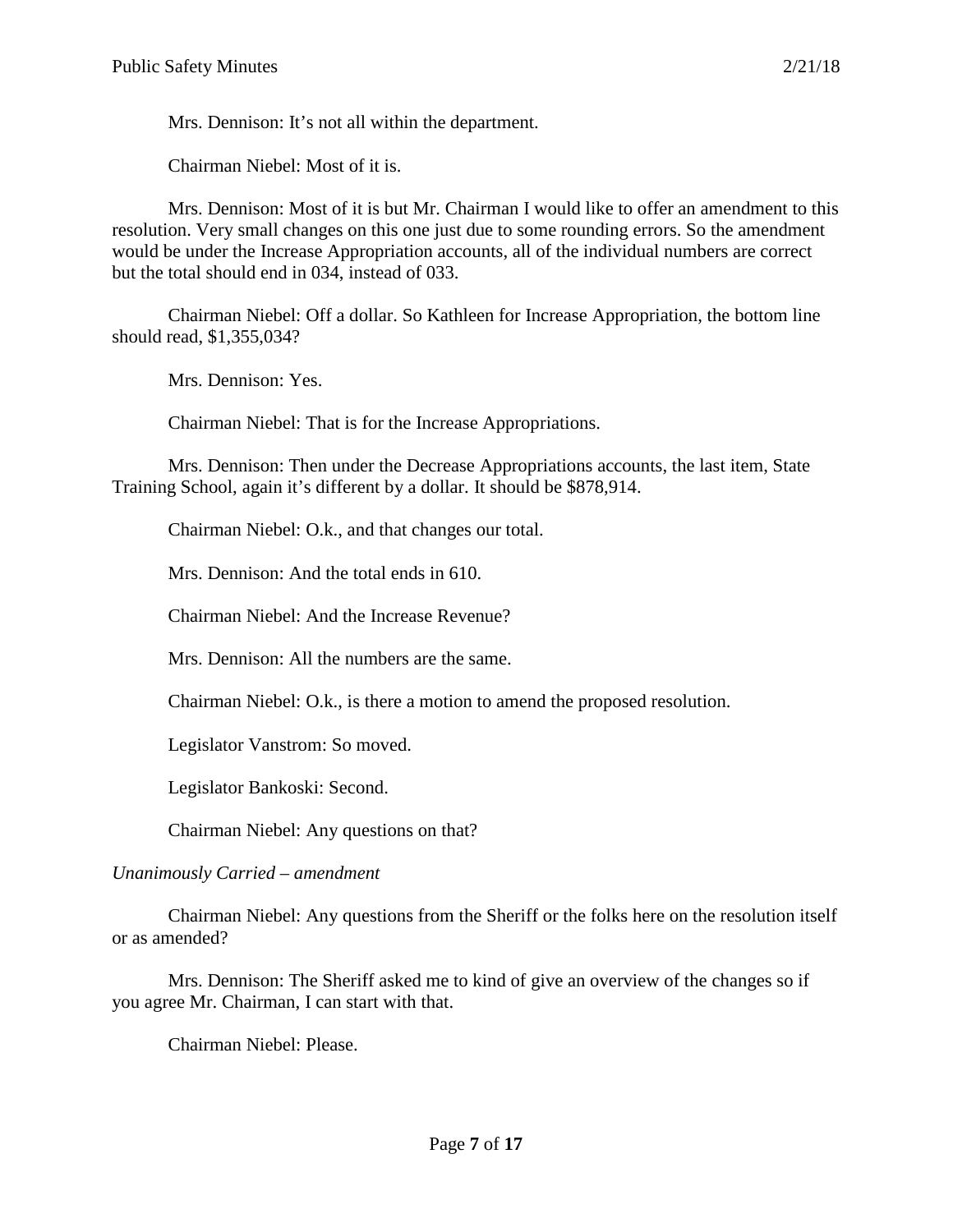Mrs. Dennison: There are as you can see a lot of changes in appropriations, both up and down and changes in the revenue accounts. The organization is not self-balancing. If you look at the last line under Decrease Appropriations, that decrease is from the State Training School which is from the Department of Social Services. So there are appropriations of \$878,914 that are not balanced by the Sheriff's organization.

Chairman Niebel: That was one of the questions I had Kathleen. So that is from Social Services and not the Sheriff's Department?

Mrs. Dennison: Correct. So the ins and outs of the Sheriff's organization come up with the fact that he has or is over this appropriations budget but \$878,000. Almost all of that is due to changes in the contract that occurred after the budget for 2017 was adopted. So we do have a document that kind of walks through the major changes there so I'd be happy to distribute that.

Chairman Niebel: And most of that has to do with employee benefits, the \$738,113?

Mrs. Dennison: Yes.

Chairman Niebel: And a lot of that has to do with the retirements?

Legislator Vanstrom: The contract.

Chairman Niebel: Yeah, the contract but specifically I think or more than anything else, what was it 10 additional retirements that we had?

Mrs. Dennison: Yeah, there were 10 retirements during 2017 and the budget for 2018 assumes another 10, kind of spaced throughout the year so the 18' budget has already built into it the positive and negative effects of – we used 5 additional retirements assuming that those  $5$ cover the whole year so an average of 5 full year retirements are already in the 18' budget. The 17' actuals, as I say, there were 10 retirees. The original projection for the new contract assumed 12 retirees in 2017. It also assumed that those retirees were - effectively they retired on January 1, 2017. What happened in 17' is that we had almost that number of retirees but some of them retired on January  $1<sup>st</sup>$  and some of them retired on December  $31<sup>st</sup>$ . So again, if you are looking at 17', there is probably - you look at the different dates of retirement probably averages out to about 5 full year equivalent in 17'.

Chairman Niebel: Kathleen, just a quick question. So this \$738,000 is basically because we didn't have the contract in place and then once we did we had these 10 retirements that we really hadn't anticipated in 2017 or is that not correct?

Mrs. Dennison: Both those statements are correct. The 17' budget, it assumed zero retirements under the new contract.

Chairman Niebel: Because we hadn't approved the contract.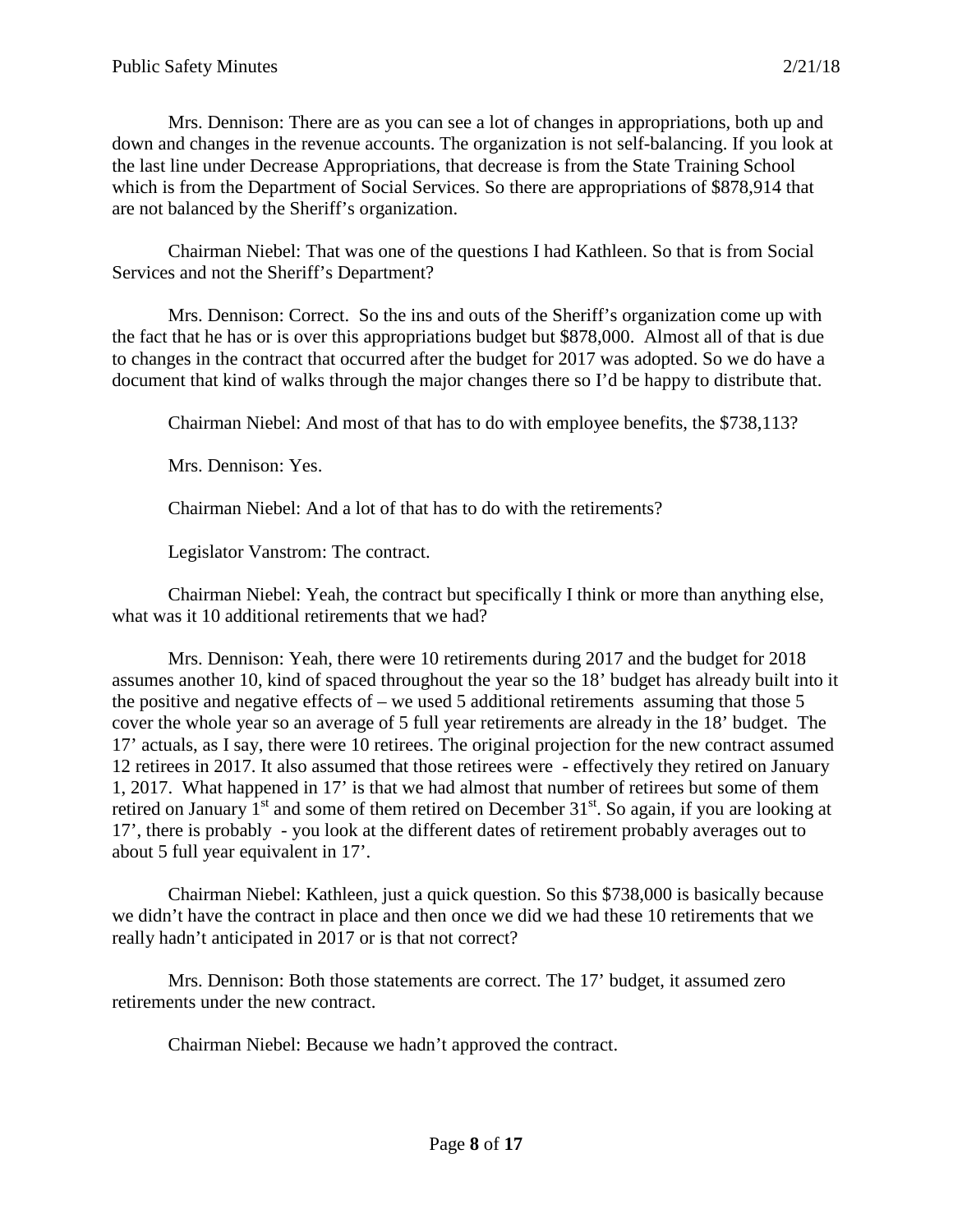Mrs. Dennison: Yeah, so there are no expenses associated with the new arrangement. There are no benefits in the 17' budget that benefits from people retiring and being replaced with deputies at a lower step. No effects either way are in the 17' budget but are in the 17' actual.

There are three kind of big hits to the 17' actual results. Those are listed on the handout. The first one, it says a rate variance for - so the 553 retirement plan is more expensive, at least in the short term because the retirement range for the 553 plan, it's about 25% of wages. The former plan, the 551 plan is about 20% of wages. So you have a 5% premium for the 553 plan. As I say, that's not built into the 17' budget. So in 2017, the County was assessed that premium, if you will, for service dates from April 1, 2016 through December 31, 2017. We got billed for that in two pieces by the State Retirement System. So there's -

Chairman Niebel: Sorry Kathleen, you said April 1, 2016 to –

Mrs. Dennison: December 31, 2017. Because the Retirement System bills us in last November early December. And so every year we have to kind of do an adjustment. We're estimating retirement expenses along the year and we adjust them in December. For 2016 adjustment, we got the adjustment for all the other plans in the County but the adjustment going to the 553 plan, that bill did not come to us until November of this year. So normally that adjustment would have gone into 16' but wasn't received in time. So we have a premium charged for parts of 2016, we've got a premium for 2017 because the State Retirement *(inaudible)* based on the 551 plan. So you have those two hits and then there is also, we have to buy into the 553 plan. That was established as a 10 year buy-in and that's \$350,000 every year so there was the first installment of that buy-in is in the results for 17' actuals but it's not in the budget.

Chairman Niebel: So for 2018, have we built in for retirements for 2018?

Mrs. Dennison: Yes.

Chairman Niebel: I guess my question is, I mean, yes, I understand it was very - you couldn't have budgeted for the contract approval in 2017 and these 10 additional retirements at \$738,000 but for going forward, in 2018, you think we have budgeted for any additional retirements?

Mrs. Dennison: We had built in – like the big hit is that buy-in, that 10 year charge.

Chairman Niebel: Again for 2109?

Mrs. Dennison: Yes. So one year of the buy-in, installment number two is in the budget for 2018. So 17' is the first payment and 18' is the second of ten. So there is a budget in 2018 of \$350,000 for that buy-in payment that we know we are going to get and then the 18' budget, all of the Sheriff's personnel, all the deputies, they are all budgeted in the 553 plan. So they are all budgeted – their retirement rate is approximately 25% for all deputies, for all of 2018. That is the rate that we are being charged by the State Retirement System.

Chairman Niebel: Folks, any more questions regarding the retirement?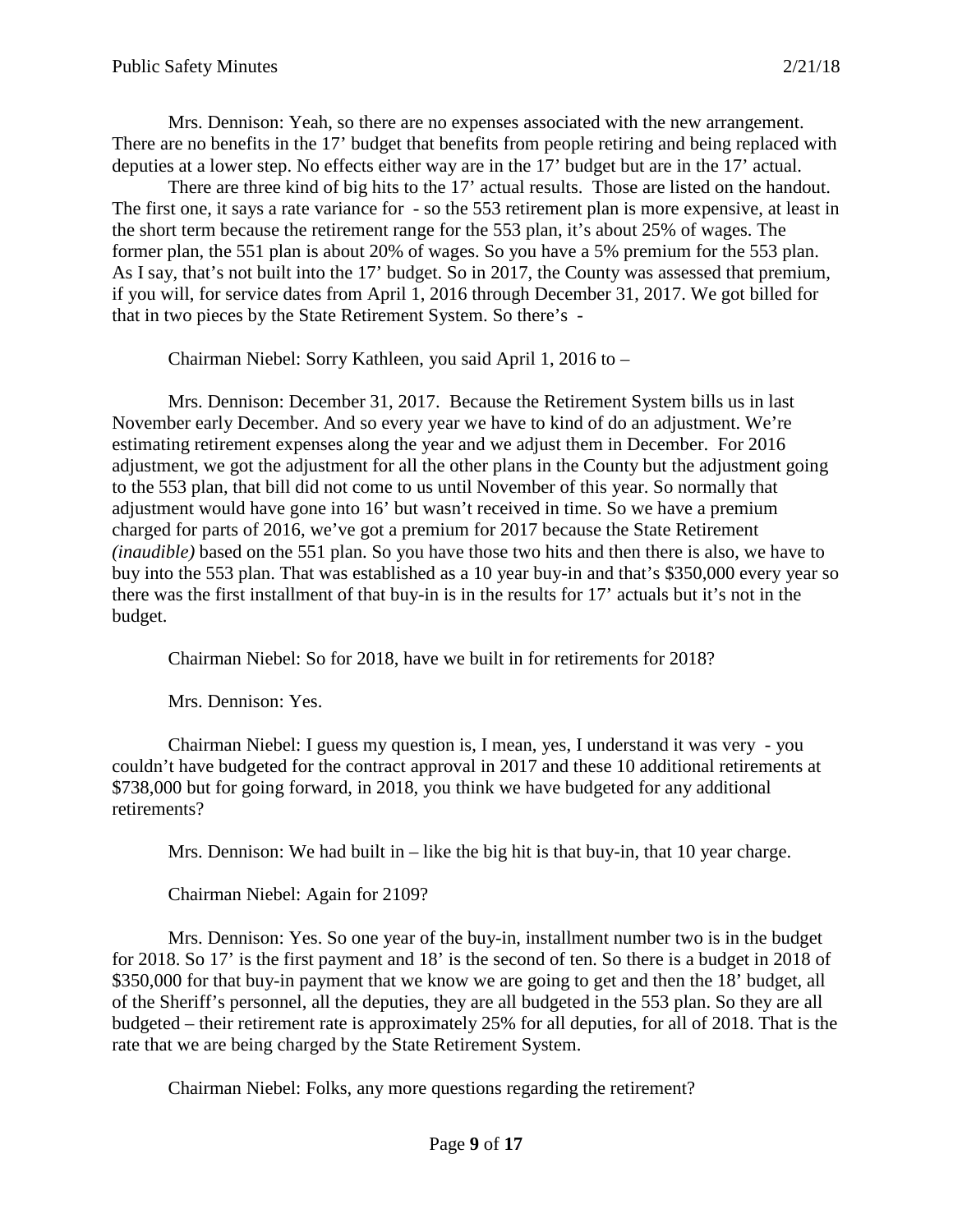Legislature Chairman Wendel: I guess the concerning part of this is, I know that it's beyond your control or anyone at the table but, sitting in those meetings in deliberations and I voted against the contract and faced a lot of criticism, with the understanding that we were assured that we would have those retirements and we didn't. We were assured that this would be a savings to the County and then we see \$738,000. Moreover, what's concerning is the increases that have taken place in the last three years and maybe we can touch on that again, I don't know if Mr. Niebel is your intent, but \$2.813 million dollars we've exceeded in the last three years. Six hundred thousand the first year, \$900,000 last year, \$1.3 million this year, I guess, is it concerning or not concerning that we find those numbers in the budget every year? I guess at the end of the year we're going to say this is cost neutral but we found \$1.2 million dollars in the budget, \$800,000 of which, now is in front of our budget.

Chairman Niebel: P.J., it's not cost neutral because actually has Kathleen has stated, we're actually taking \$878,000 from Social Services. That is another department. If we didn't have to take it from that department to make up the shortfall here in the Sheriff's Department, we could use it some other place or, better yet, we could not budget for it and reduce the taxes. It is a concern. I don't know that we're going to go into the last three years right now, right here with this here, but certainly I think when it comes to budget time we're going to have to discuss some of the retirement overages and also I mean there is another shortfall of \$296,909 in the .1. Maybe we could just touch on that a little bit. It's probably what, overtime?

Ms. Cresanti: Yes.

Sheriff Gerace: As you recall Mr. Chair, that was something that the Legislature reduced from our proposal.

Chairman Niebel: Yes it was, Audit & Control did, I'm aware of that.

Ms. Cresanti: Also, just a brief note –

Chairman Niebel: Now that's for 2018, right?

Sheriff Gerace: I recall, well it may be in *(cross talk)*..

Chairman Niebel: Well o.k., you are thinking it was 2017?

Sheriff Gerace: Yeah.

Chairman Niebel: It could have been. I was just thinking in 2018 but I'm sorry.

Ms. Cresanti: I just wanted to make the note too that in 2016, those .1's were over \$753,000 and in 2017 it's \$295,000 so it's showing its moving in the opposite direction.

Chairman Niebel: And I understand. It's overtime, that is a difficult thing to control but again, if we're having shortfalls in this, we need to try to do a little bit forecasting if we can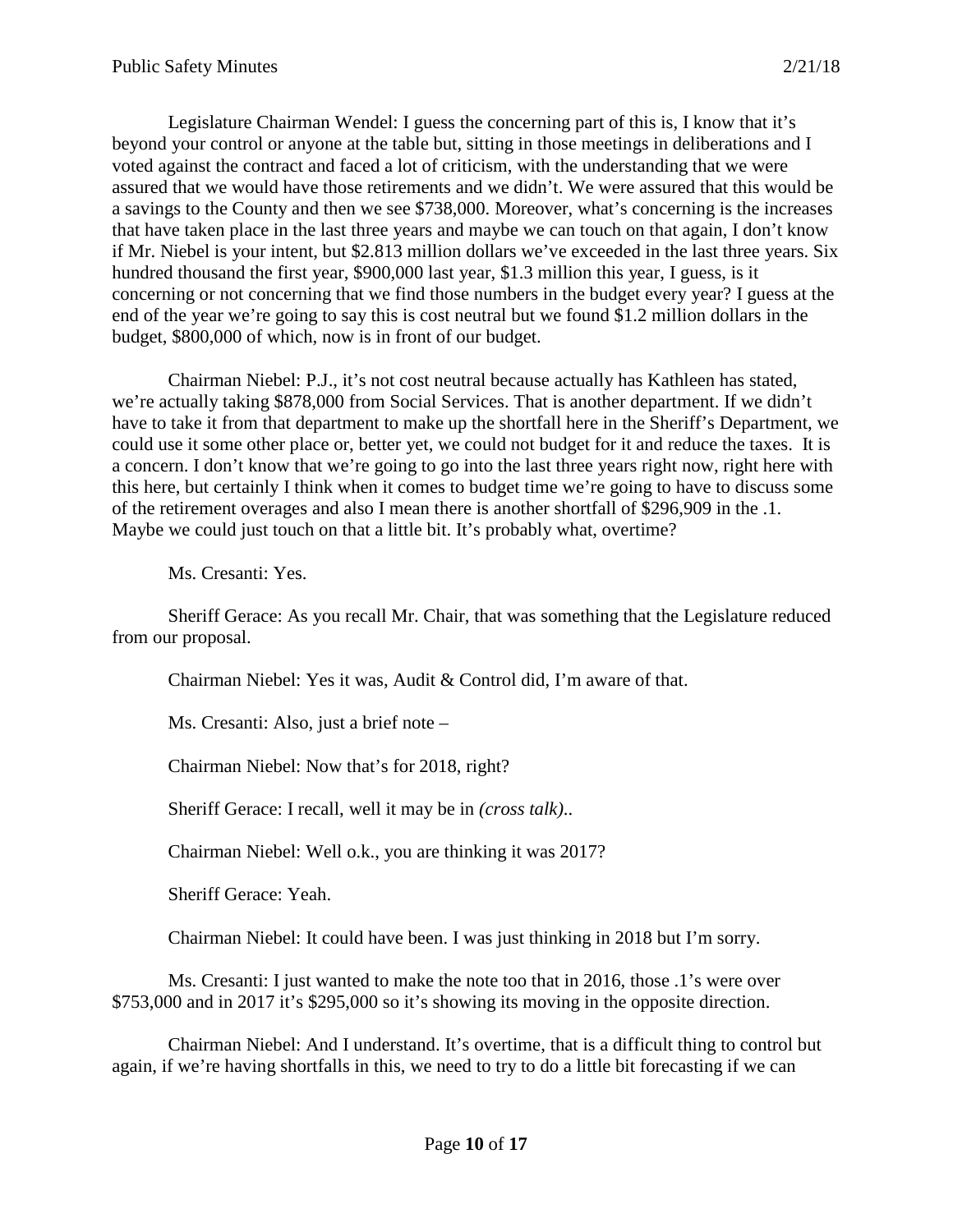because it does affects our budget and quite frankly, it affects the tax rate we impose on the taxpayers.

Legislator Pavlock: How are we doing with personnel at the Jail? I know we discussed at budget time why it does drive up the cost. People having to work overtime, how is the turnover rate there? *(Inaudible)* is there any growth there?

Sheriff Gerace: We don't have an issue with turnover of the full time employees but with part time employees the turnover is higher than I would like it to be obviously. We spend a great deal of effort, time, and money training people and they stay and get frustrated because they don't have full time positions open for them. So it's that balancing act. It's not less expensive for us to hire full time people over part time. Even considering the turnover. Kathleen had done a little bit of a study of that and we're still ahead of the curve by hiring part times. And the thing with the full time employees, as they increase in length of time they work for us, they also get increased benefits which is time off *(inaudible)* so now we have to have people to fill the gap when they are on vacation or utilizing comp time. So, it's something that we will continue to try and improve on by adding – right now adding part timers is harder than you think. I think only 30 people took the civil service exam which is – we'll be done with that list in no time.

Legislator Bankoski: You have to take into consideration the inmate population which fluctuates on a day to day basis.

Sheriff Gerace: I'm going to say that what we were facing with Jail overcrowding and taking out the retirement which we couldn't, myself as Sheriff, had no control over. Zero.

Chairman Niebel: Exactly.

Sheriff Gerace: We're less than a half a percent over budget, including revenue, when I was boarding out 30 inmates. That is landing a helicopter on a pinhead.

Mrs. Dennison: I would just like to add that Legislator Chagnon asked me to personally monitor the Sheriff's budget components and we have been doing that on a monthly basis and all the trends were really quite positive. So, I have to say that these large adjustments, these two large adjustment from the State Retirement System, quite frankly, I did not see that coming. We would have been ringing the bell sooner had we known that that was coming and it's a big number.

Chairman Niebel: Not necessarily Kathleen because who knew if that was going to pass too. There is a chance that the contract might not have passed through the Legislature so if it hadn't, your numbers probably would have been a lot closer. It's just one of those things and if you think – I'm sorry Kitty, go ahead.

Ms. Crow: I would like to, if you don't mind, just for the benefit for some of the new Legislators as well as to refresh the committee, on some of the points on the contract that were concessions by the Union and the projections we made for the long term savings effect, so we did know – it was the decision of the Legislature to amortize the buy-in payment over 10 years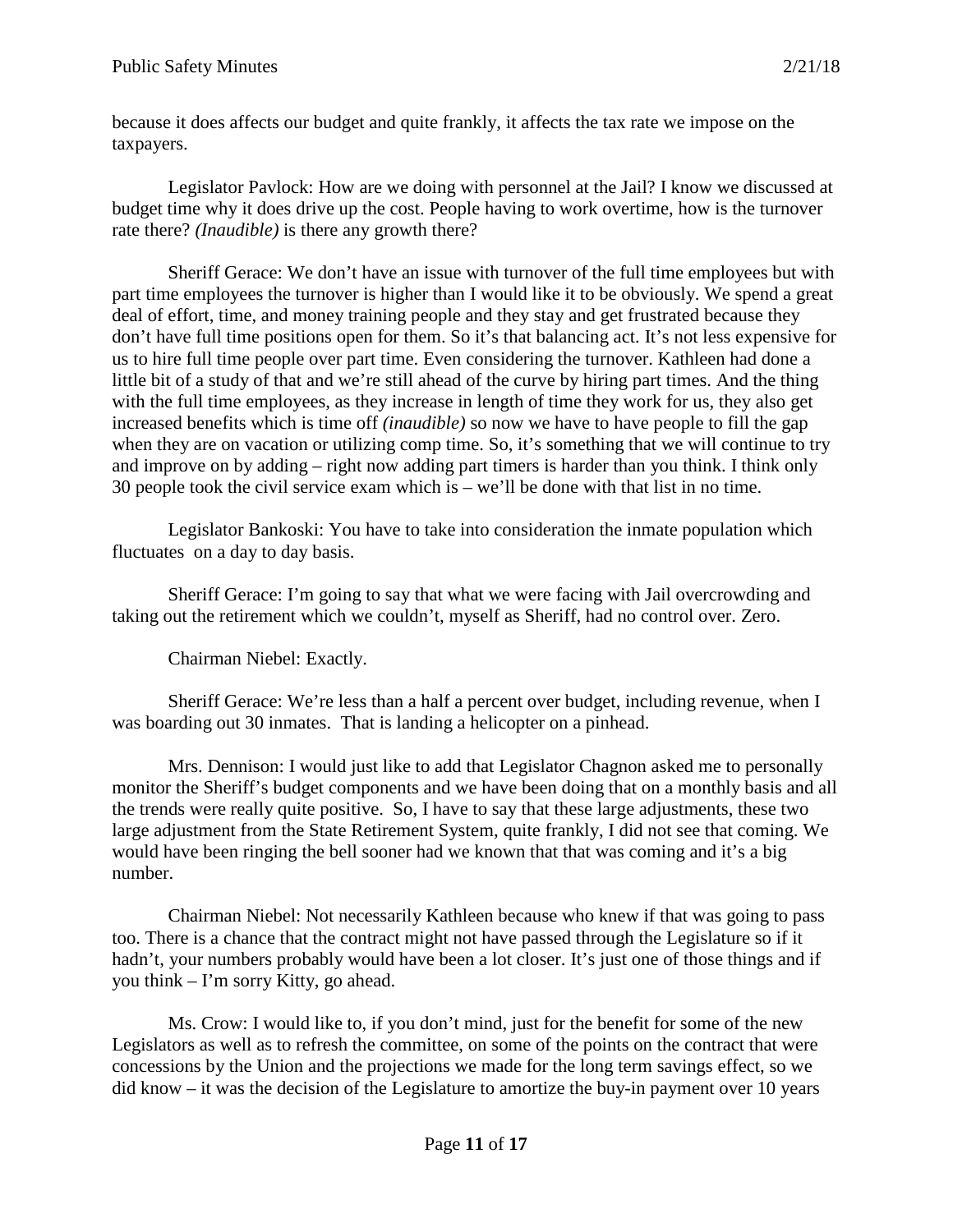which, and pay interest on that, so, we did know that we were going to have that payment and it did come in in 2017. We know that the contract was adopted late in 2016 so none of the cost of the contract were incorporated into the 2017 budget. So every effect of the contract we knew that we would see a variance to the 2017 budget. We knew that going into 2017. So, as just a refresher, some of the long term savings that we will see, not just in one year, but over a 20 year period are the turnover staff resulting in the lower wages of the newer deputy. All of the bargaining unit has converted to the high deductible health plan and so that is a much lesser cost health plan than the PPO plan so they did that not only for all of their active employees as well, they did it at retirement. So at retirement they only have the option of the high deductible plan. We additionally – they agreed to change the rules of their cash out to which significantly reduced the cash out value if they offer the cash out versus to continue insurance. So, those are long term savings that we will see, recur, every year. Then another data point on the number of retirements. Prior to 2017, we were averaging about 1.8 retirements per year. So going from an average of 1.8 retirements a year to having had in one year with the significant incremental savings in wages and that will continue going forward. I just wanted to refresh every ones memory on some of those data points. While it is a variance to the 2017 budget, we expected a variance and going forward, we will see residual savings long term.

Chairman Niebel: O.k., Kitty, the 10 retirements were less than what we projected.

Ms. Crow: Correct, well we – when we provided the scenarios to the Legislature, we said, based on – we weren't trying to guarantee 12, but if 12 retired this was the projected number. If none retired, this is the projected number.

Chairman Niebel: So we fell a little short.

Ms. Crow: Yeah, but I think 10 out of 12 is pretty good compared to normal 2 so I think we're definitely on the right track for realizing savings over a period of time we anticipated.

Chairman Niebel: Any other questions?

Legislature Chairman Wendel: I guess I'm the fly in the ointment. I asked you for answers over three years but the last two is the overtime in the Jail, we helped rectify that, where should we see an end to the increase in this scenario that we've played out in the last few years? This number has increased year after year and again, we should applaud the fact that we can find it in the budget but the Sheriff was concerned when we were cutting \$500,000 from this year's budget and we found \$1.2 million dollars in their budget. *(cross talk)* I'll take that back, minus \$800,000.

Chairman Niebel: Because some of it is coming from Social Services.

Legislature Chairman Wendel: Right, so if we don't have the \$800,000, we're in the hole. Again, I'm not putting a face with this, I'm just saying flat out, these increases have come every year and each year I'm not seeing that there is a different response as to why. Did we plan next year at a \$1.7 million dollars, \$1.5 million dollars? I don't know, because we are \$800,000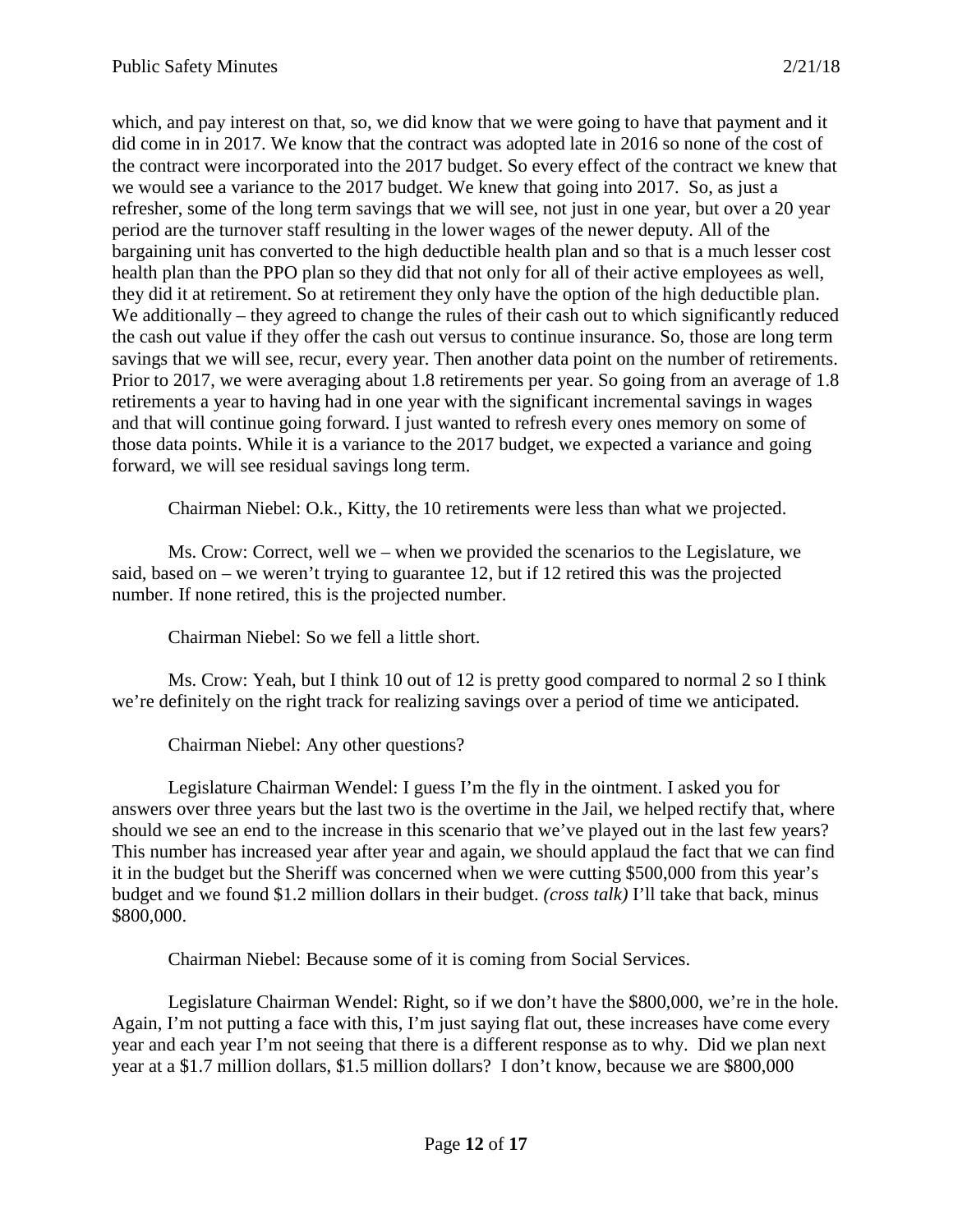short. Like you said, when people look and ask questions of us as Legislators, that is a hard question to answer.

Chairman Niebel: P.J., the retirement thing, it was after the contract, they didn't have a chance to budget for it. They projected 12 retirements, we fell a little short, so that explains in part because of the, what did you call it Kathleen? The 553 plan?

Mrs. Dennison: The 553 is the –

Chairman Niebel: Twenty five percent?

Mrs. Dennison: Yes.

Chairman Niebel: So that's a little bit more than I guess we had anticipated. I understand that 2 years ago the personal services, we were short \$700,000 or there about and now it's down to \$300,000. Again, these are great numbers but I think at least the trend is downward.

Sheriff Gerace: Mr. Chairman, it's \$120,900 that we are short, outside of our budget, if you exclude the retirement system which absolutely zero control over that.

Ms. Cresanti: In 2016 there was \$444,000 that had to be found outside our budget.

Sheriff Gerace: We have done a tremendous job considering what we faced for challenges.

Legislator Vanstrom: A \$120,000 is one number *(inaudible)..*

Ms. Cresanti: Actually there is two of those *(inaudible)* retirement *(inaudible)* \$113 and the third row from the bottom, \$19,021, that also applies to the retirement *(inaudible)…* So if you subtract those two numbers from that \$878,000 that had to be taken from the other department, there is actually only \$120,000 that applies to our normal anticipated controlled budget that would have had to be seek outside of our department.

Chairman Niebel: So Kathleen, basically the \$738,000, that whole increase in the .8, is more or less attributable to the contract?

Mrs. Dennison: Yes. I mean there is the surcharges because of the retirement cost. Also included in that \$738,000, there is a benefit in health insurance. The health insurance costs were \$92,000 under budget and they are under budget because all of the deputies are now in the high deductible plan and they were budgeted on the plans that they had in June of 2016. Some PPO plans, some high deductibles. So, the \$738,000, like I say, there are the extra charges in the retirement rate, but offset – we're already seeing some savings in health insurance. As Kitty indicated, those savings, those will continue every year because everybody has to be on the high deductible plan. So that \$738,000 is in that expense. Of that \$738,000, \$350,000 we're going to see that charge every year. That is not going away but it is in the budget going forward into 18'. But the adjustments in - there are adjustments in 17', \$527,000 worth of adjustments, that is for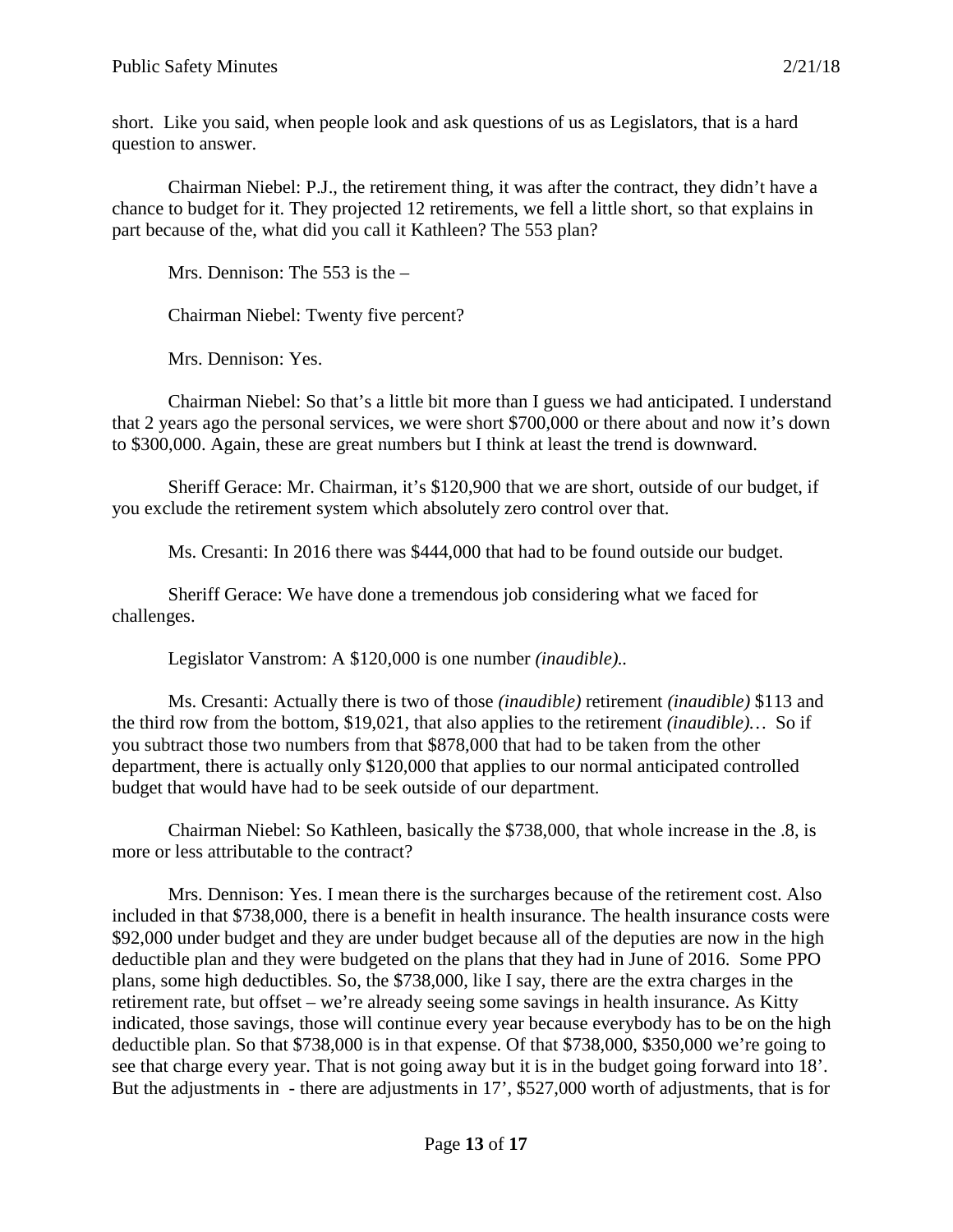prior catch up, if you will, catching us up to being on the 553 plan from the beginning of time. So, those adjustments for 2016, 2017, will not continue so we feel like we built in the higher rate into the budget for 18'.

Chairman Niebel: Kathleen, the \$350,000 going forward each year, that's part of the amortization.

Mrs. Dennison: Correct.

Chairman Niebel: Over the 10 years.

Mrs. Dennison: Yeah, so that doesn't go away. We have 9 charges coming.

Legislator Pavlock: That's the \$350,000 every year?

Ms. Cresanti: For 10 years, yes.

Mrs. Dennison: I should comment also Mr. Chairman, the \$738,000 is in one department, in the main department, the Sheriff's as Jennifer mentioned. There are deputies in other departments where we have the same kind of thing going on, higher retirement costs because of the conversion. So there is another \$20,000 expense in the snowmobile/navigation unit. But there are also wage savings. So if you look on the amendment, under the Decrease Appropriation about a third of the way down, you have, for personal services, Sheriff, there is increased appropriations of \$110,507. That's a savings in wages versus budget because of the –

Chairman Niebel: New people coming in at a lower rate.

Mrs. Dennison: Right, so you have the extra \$738,000 expense but that is offset by \$100,000 in savings in wages.

Chairman Niebel: P.J., I understand what your concern is about the overages in the Sheriff's department over the last two or three years.

Sheriff Gerace: Mr. Chairman, I would like to clarify this now. What P.J. is saying is including revenue shortfall when he's talking about numbers so overages isn't the appropriate term. Again, when you rely on Federal inmate revenue and the Jail is full of local inmates, you are going to see a lack of revenue. That is not over spending. Either we cannot get them in because, for instance, INS no longer boards out, or we have so many local inmates that there is no room for Federals.

Legislator Vanstrom: You should use bracelets and send most of them home.

Sheriff Gerace: Some of them you don't want home.

Chairman Niebel: Joe, whether it's overage or whether it's a shortfall, we have had to make considerable adjustments to the Sheriff's Department budgets the last few years. Now this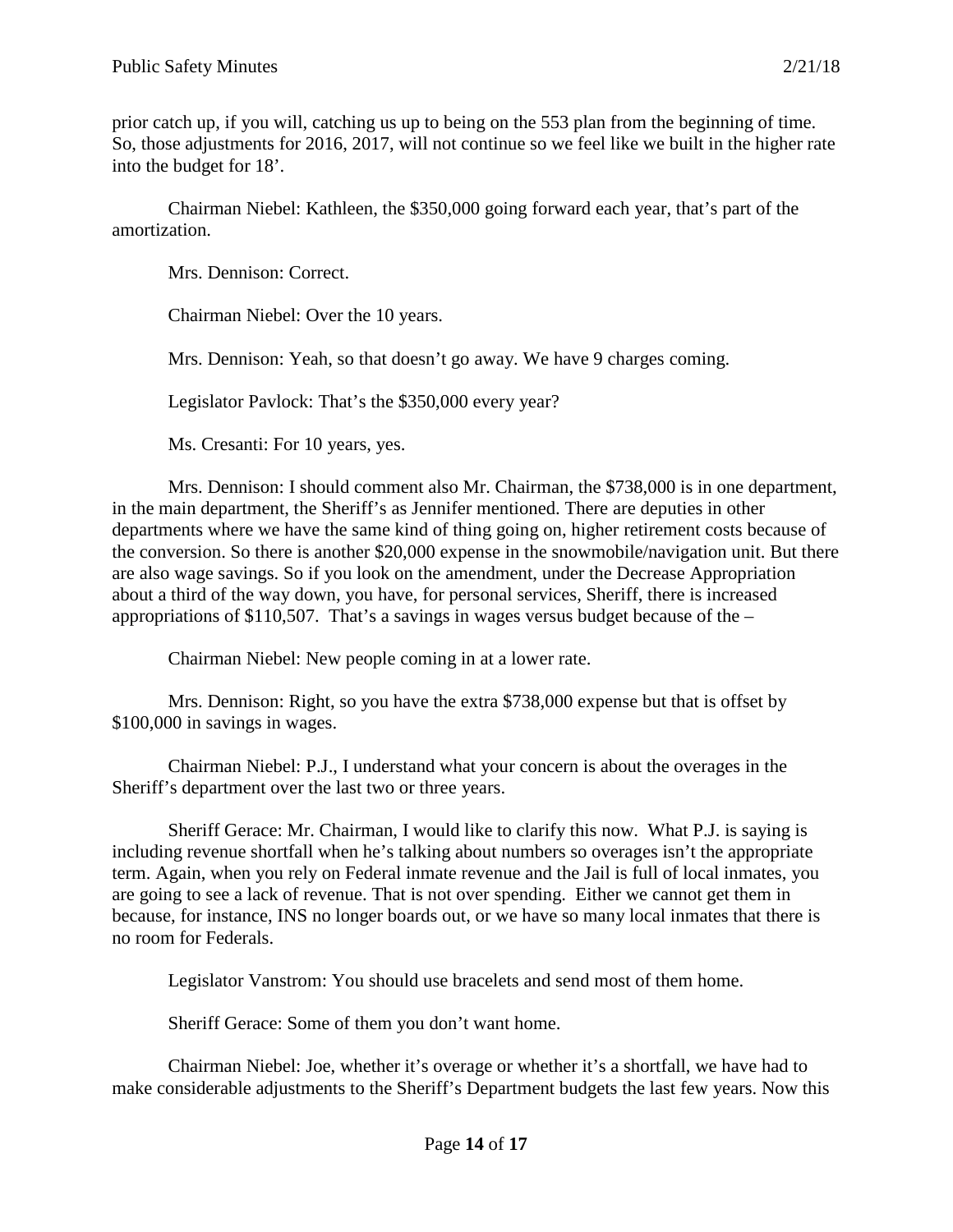year, look, I tend to agree, because of the contract, because what was settled, the retirement and stuff and you can't exactly project how many people are going to retire, I think that is understandable but I think going forward, we will have to  $-$  to the extent that we can and again, it's a difficult situation but to the extent that we can, we need to try and get a handle on the overtime at the Jail because \$300,000 overage in the .1 is a significant overage.

Legislator Vanstrom: You mean the overtime in the Jail?

Chairman Niebel: Yeah. It's my understanding and I have people right here, confirm or deny that if somebody doesn't show up to a shift, you have to stay there until they are relieved. *(cross talk)*

Sheriff Gerace: Forced overtime.

Legislator Vanstrom: And that means that you don't get to go home to your families, your picnic, your birthday parties until they fill that spot. So, I'm starting to feel that with those circumstances and a need for supervision, that overtime in that circumstance can't be necessarily helped.

Legislator Bankoski: You are mandated by the Office of Corrections. You are supposed to have so many officers supervise so many inmates and usually on the weekends we're on the skeleton crew, minimum staffing and if that happens, you can't close the post. You need to fill that post. Unfortunately you are mandated by the State. You can't say, I don't want to go, but you have to stay period.

Sheriff Gerace: And it's done by seniority, so the least senior people get stuck. It gets really tough when we're in times where they can see it coming. Somebody has been sick so they go, I'm the least senior person on shift. I can't work a double, so I'm sick and then you have to fill the post.

Legislator Bankoski: Very seldom the opposite. When you see it coming and say, I packing lunch and dinner today because *(cross talk)*, I don't want my overtime, I don't want your overtime. I'm coming to work today because I'm a good officer and I want to do my duty for the taxpayers of Chautauqua County. I'm going home at four.

Sheriff Gerace: The solution would be, authorize me to hire more staff. That is not necessarily a cost savings to you because - in fact, I go to the private sector for this. I put together the Sheriff's Advisory Council, I have private sector look at our budget and one of the local business leaders said, your overtime actually is way too low. I said, "excuse me". He goes we do this factor of how much can I use an employee before it starts costing me more to hire another employee. So you are not using enough overtime to get the most out of the employees that you already have employed. Then a light bulb came on. But overtime stands out like a sore thumb. If you want to authorize me to hire more full time employees, we'll have a lower overtime rate. It won't be the best money.

Legislator Bankoski: Retirement stuff will all increase.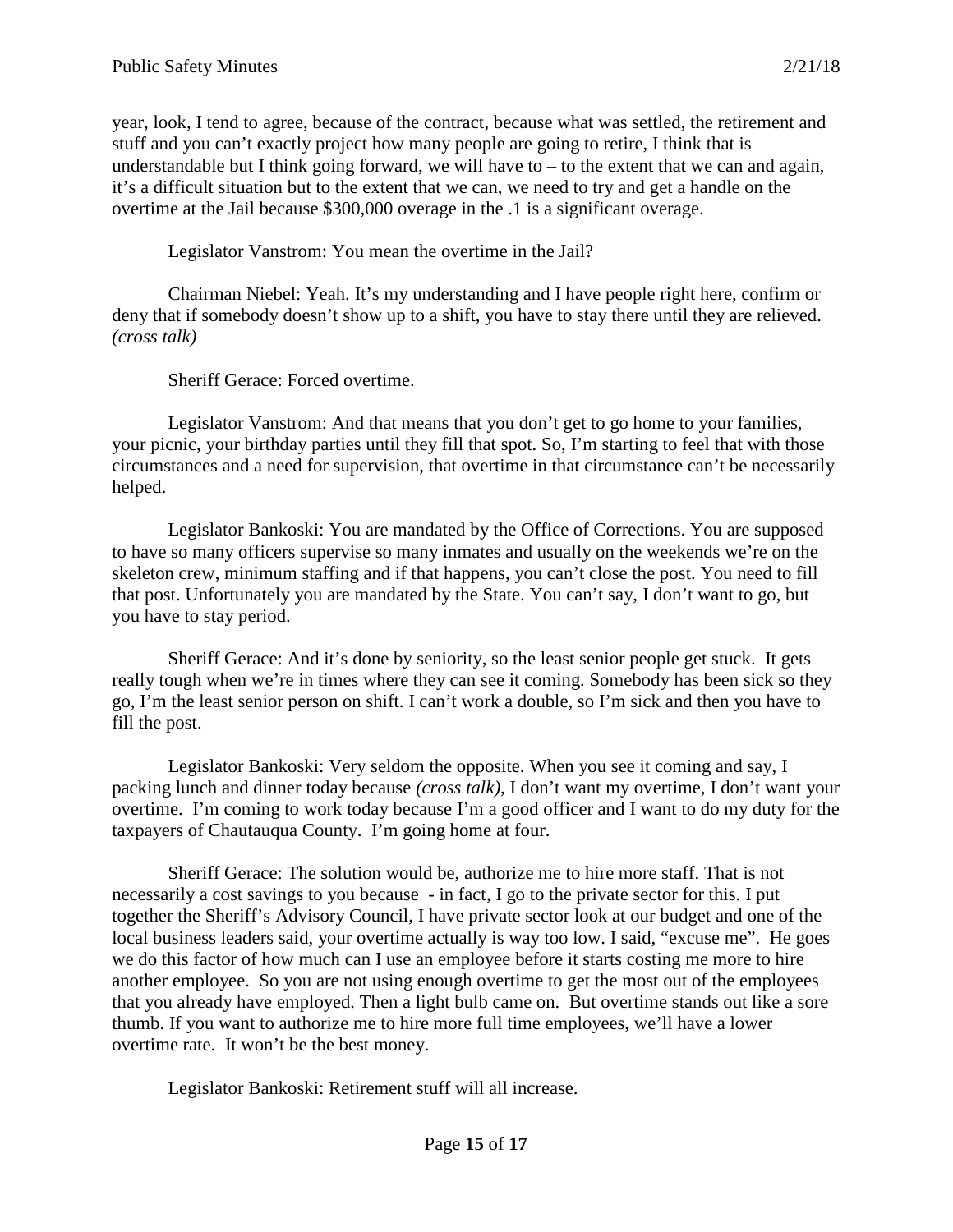Legislature Chairman Wendel: *(Cross talk)* now but unfortunately the same business people, when the tax rate goes up, they are going to be sitting here pounding the door and saying *(cross talk)…..*

Sheriff Gerace: The point is P.J., when you hire a new employee let's say at \$60,000 a year, when you put all the benefits together, not a new employee, make it \$50,000 but, you can get a lot of hours out of somebody that is already trained, equipped, whatever, for less than \$50,000, but it goes up into overtime. So, I'm not – again, I don't want my people to have to be forced into overtime. That is unthinkable. You are missing your kids birthday party, you can't go to Christmas, they have to stay. They become prisoners themselves.

Chairman Niebel: We're going to have to wrap this proposed resolution. Any more questions for Jennifer, for the Sheriff, or Kathleen? If not, all those in favor of the resolution as amended?

#### *Unanimously Carried as amended*

### Proposed Resolution – Authorize Agreement with Silver Creek Central School District for Resource Officer

Sheriff Gerace: This is a continuation of the School Resource Officer we have in Silver Creek, the contract and there is no local share costs to us. They provide reimbursement for the deputy.

Chairman Niebel: Actually Jennifer this is probably a question for you. We have the cost here, we have the revenue account, the \$75,713 is coming out of what appropriation account? It doesn't say in the resolution. It's coming out of your 3110 budget?

Ms. Cresanti: Yes.

Chairman Niebel: Folks this is a continued resolution. They have Resource Officer in Silver Creek every year. Any questions?

Legislator Bankoski: Is that the same officer all the time or does it rotate?

Sheriff Gerace: Well, it was Kevin Link and with his untimely passing, it's now Wes Johnson. So we don't rotate. They do like the same person always.

Chairman Niebel: Any other questions?

*Unanimously Carried*

Proposed Resolution – Amend 2018 Budget for Statewide Interoperability Communications (SICG) Formula Grant Award